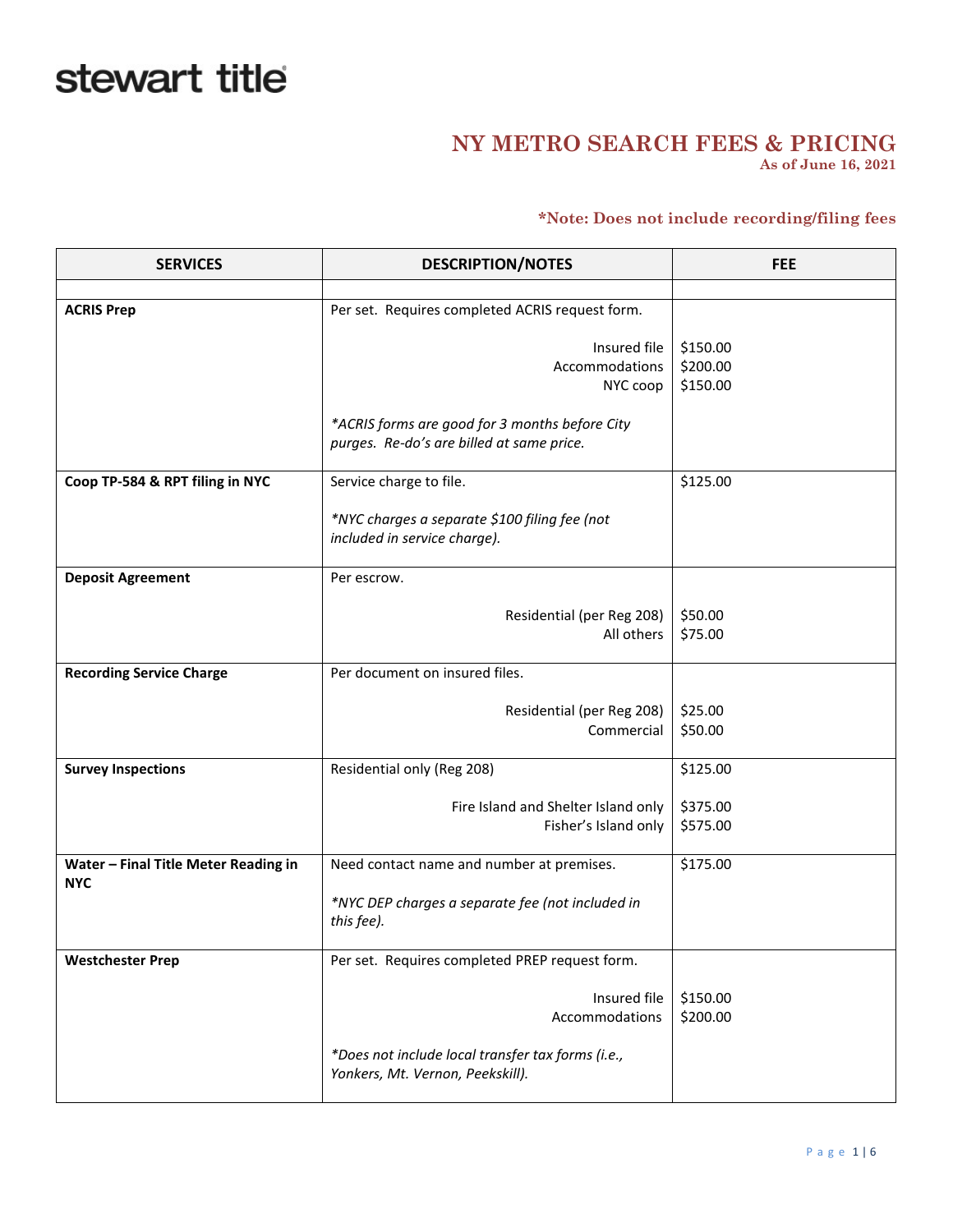| <b>Transfer Tax Forms (excluding ACRIS</b><br>& PREP) | Per set. Requires completed request form.                                                         |              |
|-------------------------------------------------------|---------------------------------------------------------------------------------------------------|--------------|
|                                                       | TP-584 and RP-5217 only   \$250.00                                                                |              |
|                                                       | Peconic, Yonkers, Mt. Vernon, Peekskill, Warwick,<br>Red Hook, Erie, Columbia, New Paltz TT forms | Add \$100.00 |

| <b>NON-PREMIUM SEARCHES</b>                                                                                    | <b>DESCRIPTION/NOTES</b>                                                                                                                                                                                                                                                               | FEE (plus sales tax) |
|----------------------------------------------------------------------------------------------------------------|----------------------------------------------------------------------------------------------------------------------------------------------------------------------------------------------------------------------------------------------------------------------------------------|----------------------|
|                                                                                                                |                                                                                                                                                                                                                                                                                        |                      |
| <b>Attorney Search</b>                                                                                         | Includes: Last deed of record only, County<br>judgments, FTL's, warrants, UCC's, and any other<br>liens against grantee per last deed of record, and<br>lis pendens, mechanic's liens, and mortgages<br>indexed against real property.<br>*Additional charges may apply for additional | \$400.00             |
|                                                                                                                | lots/chains and size of abstract.                                                                                                                                                                                                                                                      |                      |
| <b>Certificate/Abstract of Title</b><br>(aka Full Title No Insurance)                                          | Includes: Everything insured title report covers<br>but no insurance to be issued. Includes tax search.<br>Does not include municipal searches.                                                                                                                                        |                      |
|                                                                                                                | Residential 1-4<br>Commercial/vacant                                                                                                                                                                                                                                                   | \$575.00<br>\$750.00 |
|                                                                                                                | *Additional charges may apply for additional<br>lots/chains and size of abstract.                                                                                                                                                                                                      |                      |
| Condo Certificate/Abstract of Title with<br>Specimen Unit Owner's Policy and<br><b>Attorney General Letter</b> | For submission with new condominium Offering<br>Plan.                                                                                                                                                                                                                                  | \$650.00             |
|                                                                                                                | Includes: Everything insured title report covers<br>but no insurance to be issued. Includes tax search.<br>Does not include municipal searches.                                                                                                                                        |                      |
|                                                                                                                | *Additional charges may apply for additional<br>lots/chains and size of abstract.                                                                                                                                                                                                      |                      |
| <b>Certificate of Title to File C&amp;R's</b>                                                                  | \$5k liability                                                                                                                                                                                                                                                                         | \$600.00             |
| (Suffolk County Health Dept)                                                                                   | Town of Brookhaven only \$25k liability                                                                                                                                                                                                                                                | \$800.00             |
| <b>Chain of Title</b>                                                                                          | 40 year deed chain with copies of all deeds.                                                                                                                                                                                                                                           | \$400.00             |
|                                                                                                                | *Fee for excessive copies will be passed to<br>customer.                                                                                                                                                                                                                               |                      |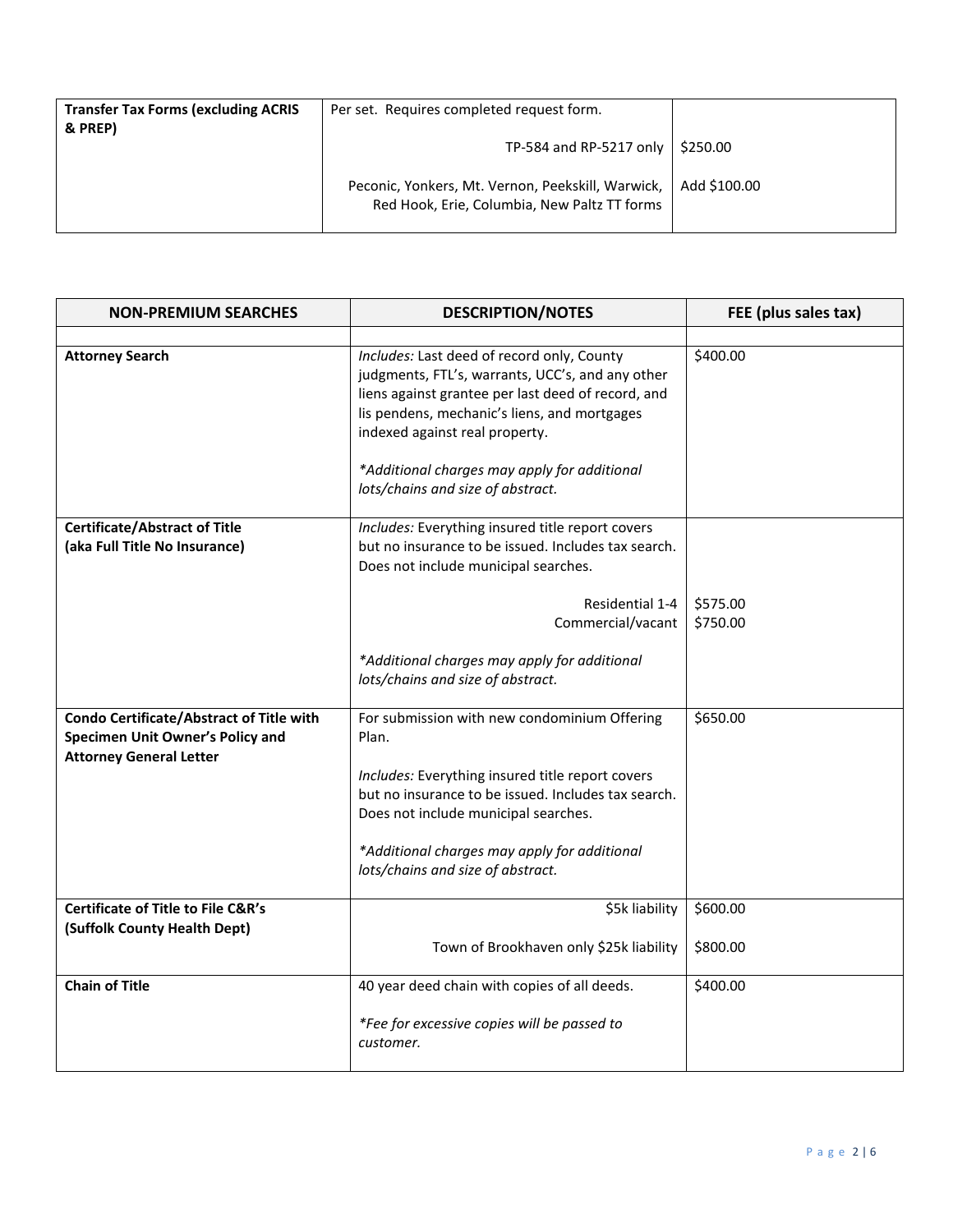| Cooperative Lien Search (no insurance)      | \$50k liability                                       | \$495.00                        |
|---------------------------------------------|-------------------------------------------------------|---------------------------------|
|                                             | \$100k liability                                      | \$595.00                        |
|                                             | Richmond County only \$50k liability                  | \$550.00                        |
|                                             | Richmond County only \$100k liability                 | \$650.00                        |
|                                             |                                                       |                                 |
| <b>C&amp;R's and Easement Search</b>        | Depends on nature of search.                          | starts at \$500.00              |
|                                             |                                                       |                                 |
| <b>Foreclosure Search (no insurance)</b>    | Includes: 40 year search, judgments, liens, FTL's,    | \$575.00                        |
|                                             | warrants, lis pendens, mechanic's liens,              |                                 |
|                                             | mortgages, party defendants, tax search.              |                                 |
|                                             |                                                       |                                 |
| <b>Mortgage Foreclosure Guarantee</b>       | Per Section 24 of TIRSA Rate Manual; \$10,000         | \$500.00                        |
|                                             | limited liability. *Requires payment up front.        |                                 |
|                                             |                                                       |                                 |
|                                             | First continuation included in fee                    | \$200.00 each contin thereafter |
|                                             |                                                       |                                 |
|                                             | Add tax search                                        | \$50.00                         |
|                                             |                                                       |                                 |
|                                             | Per name. Includes unlapsed and unsatisfied           | \$150.00                        |
| Judgment Search v. Name only                |                                                       |                                 |
|                                             | County judgments, liens, FTL's, warrants, UCC's       |                                 |
|                                             | only (no deed, no mortgages).                         |                                 |
|                                             |                                                       |                                 |
|                                             | *Copies may be extra for common names.                |                                 |
|                                             |                                                       |                                 |
| <b>Judgment Search with Mortgages</b>       | Per name and/or address. Includes unlapsed and        | \$350.00                        |
| v. Name and Property                        | unsatisfied County judgments, liens, FTL's,           |                                 |
|                                             | warrants, lis pendens, mechanic's liens,              |                                 |
|                                             | mortgages, UCC's only (no deeds).                     |                                 |
|                                             |                                                       |                                 |
|                                             | *Copies may be extra for common names.                |                                 |
|                                             |                                                       |                                 |
| <b>Last Deed of Record</b>                  | No certification of ownership, just a copy of the     |                                 |
|                                             | last deed of record against a specific block and lot. |                                 |
|                                             |                                                       |                                 |
|                                             | Locate                                                | \$75.00                         |
|                                             | If given liber/page                                   | \$50.00                         |
|                                             |                                                       |                                 |
| <b>Lis Pendens Search</b>                   | Per lot. Copies included.                             | \$125.00                        |
|                                             |                                                       | starts at \$1,050.00            |
| <b>Map Abandonment Certificate (Suffolk</b> |                                                       |                                 |
| only)                                       |                                                       |                                 |
|                                             |                                                       |                                 |
| <b>Mortgage Search</b>                      | Minimum 40 year search of real property for           | \$250.00                        |
|                                             | unsatisfied mortgages only. *Copies may be            |                                 |
|                                             | extra.                                                |                                 |
|                                             |                                                       |                                 |
| <b>Partition Action Search</b>              | Report consists of "Necessary Parties", legal         | \$500.00                        |
|                                             | description and tax search.                           |                                 |
|                                             |                                                       |                                 |
| <b>Sheriff's Letter for Notice of Sale</b>  | Letter containing name and address of judgment        | \$350.00                        |
| per CPLR 5236(c)                            | debtor(s) and of every judgment creditor whose        |                                 |
|                                             | judgment/lien/mortgage was a lien on the real         |                                 |
|                                             | property to be sold as of a specific date. No taxes,  |                                 |
|                                             | no chain of title, no C&R's.                          |                                 |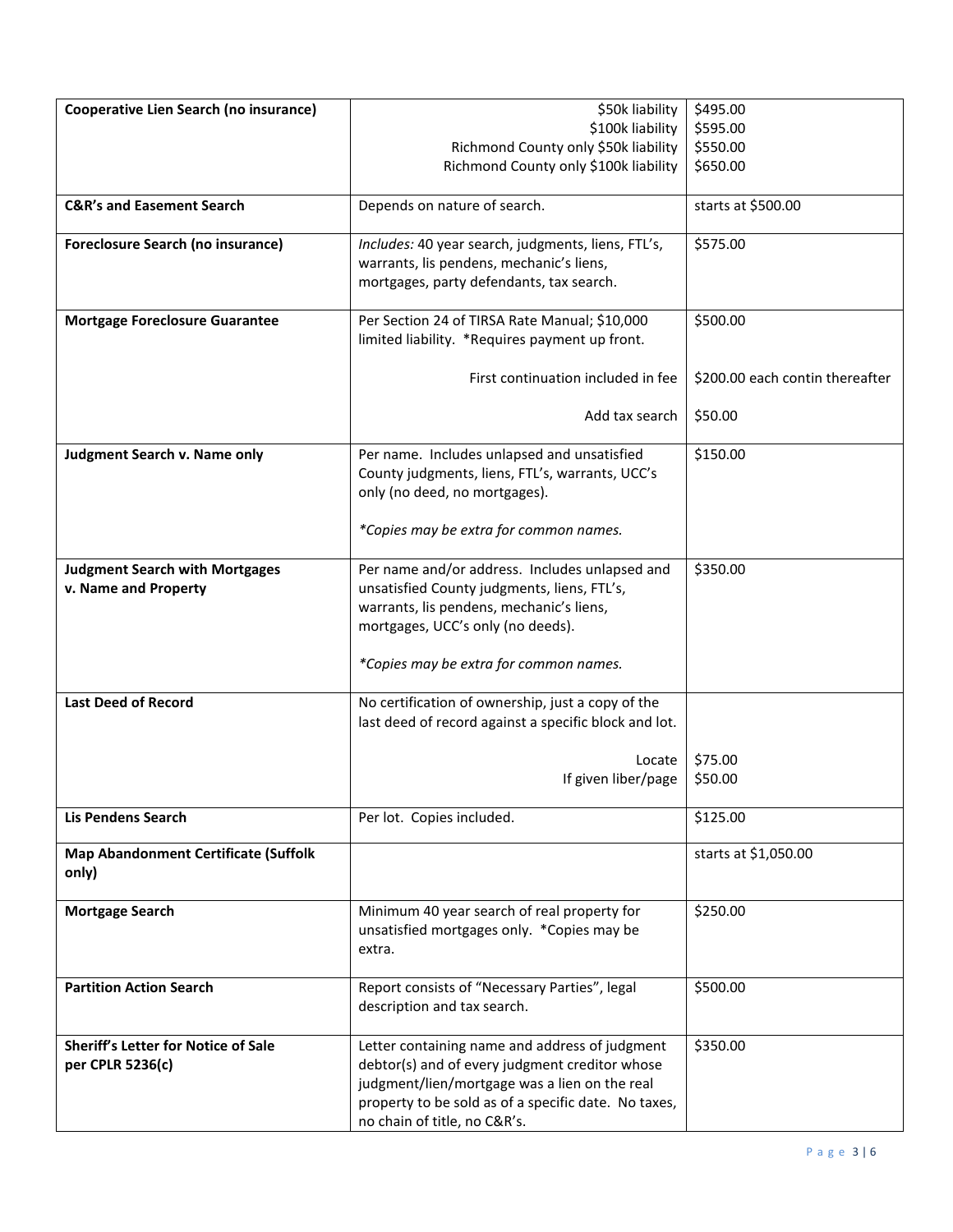| Single and Separate Search      | Up to 4 tax lots                                                                                 | \$750.00           |
|---------------------------------|--------------------------------------------------------------------------------------------------|--------------------|
| (aka Variance Search)           | Each additional lot                                                                              | \$150.00           |
|                                 |                                                                                                  |                    |
| <b>Street Abandonment</b>       |                                                                                                  | starts at \$750.00 |
| Surrogate's Search              | Per name per County                                                                              | \$150.00           |
| <b>Tax Redemption Search</b>    | 10 year chain of title search. Mortgages set up<br>only if mortgagee is redeeming real property. | \$200.00           |
| <b>UCC Search - County</b>      | Per name with copies. Uninsured titles only.                                                     | \$75.00            |
| <b>Zoning Lot Cert Exhibits</b> | Per lot. For each additional lot after first add<br>\$150.00.                                    |                    |
|                                 | Search title, prepare exhibits & record                                                          | \$1,250.00         |
|                                 | Existing search, prepare exhibits & record                                                       | \$750.00           |
|                                 | Search title and prepare exhibits (no recording)                                                 | \$1,000.00         |

| "STANDARD" MUNICIPAL BUNDLES                             | <b>DESCRIPTION/NOTES</b>                                                                                                                       | <b>FEE</b>                  |  |
|----------------------------------------------------------|------------------------------------------------------------------------------------------------------------------------------------------------|-----------------------------|--|
|                                                          |                                                                                                                                                |                             |  |
|                                                          | <b>RESIDENTIAL REAL PROPERTY</b>                                                                                                               |                             |  |
| Manhattan, Bronx, Queens, Brooklyn,<br>and Staten Island | Includes: Tax, CO, H&B, ER, Street, Fire,<br>ECB v. Property                                                                                   | \$375.00                    |  |
| <b>Nassau</b>                                            | Includes: Tax, CO, H&B, Street, Fire.                                                                                                          | \$300.00 plus actual CO fee |  |
| <b>Suffolk</b>                                           | Includes: Tax, CO, H&B, Street, Fire,<br>Sewer                                                                                                 | \$300.00 plus actual CO fee |  |
| Westchester                                              | Includes: Tax, CO, H&B, Street, Fire;<br>False Alarm search in New Rochelle only                                                               | \$300.00 plus actual CO fee |  |
| Dutchess, Putnam, Sullivan, and Ulster                   | Includes: Tax, CO, H&B, Street, Fire                                                                                                           | \$300.00 (includes CO fee)  |  |
| <b>Orange and Rockland</b>                               | Includes: Tax, CO, Street, H&B and Fire<br>violations                                                                                          | \$300.00 (includes CO fee)  |  |
|                                                          |                                                                                                                                                |                             |  |
| <b>COMMERICAL REAL PROPERTY</b>                          |                                                                                                                                                |                             |  |
| Manhattan, Bronx, Queens, Brooklyn,<br>and Staten Island | Includes: Tax, CO, H&B, ER, Street, Fire,<br>Air, Fuel/Oil, Landmark, Resolved ECB's,<br>Highway/Sidewalk, Stop Work Order, ECB<br>v. Property | \$575.00                    |  |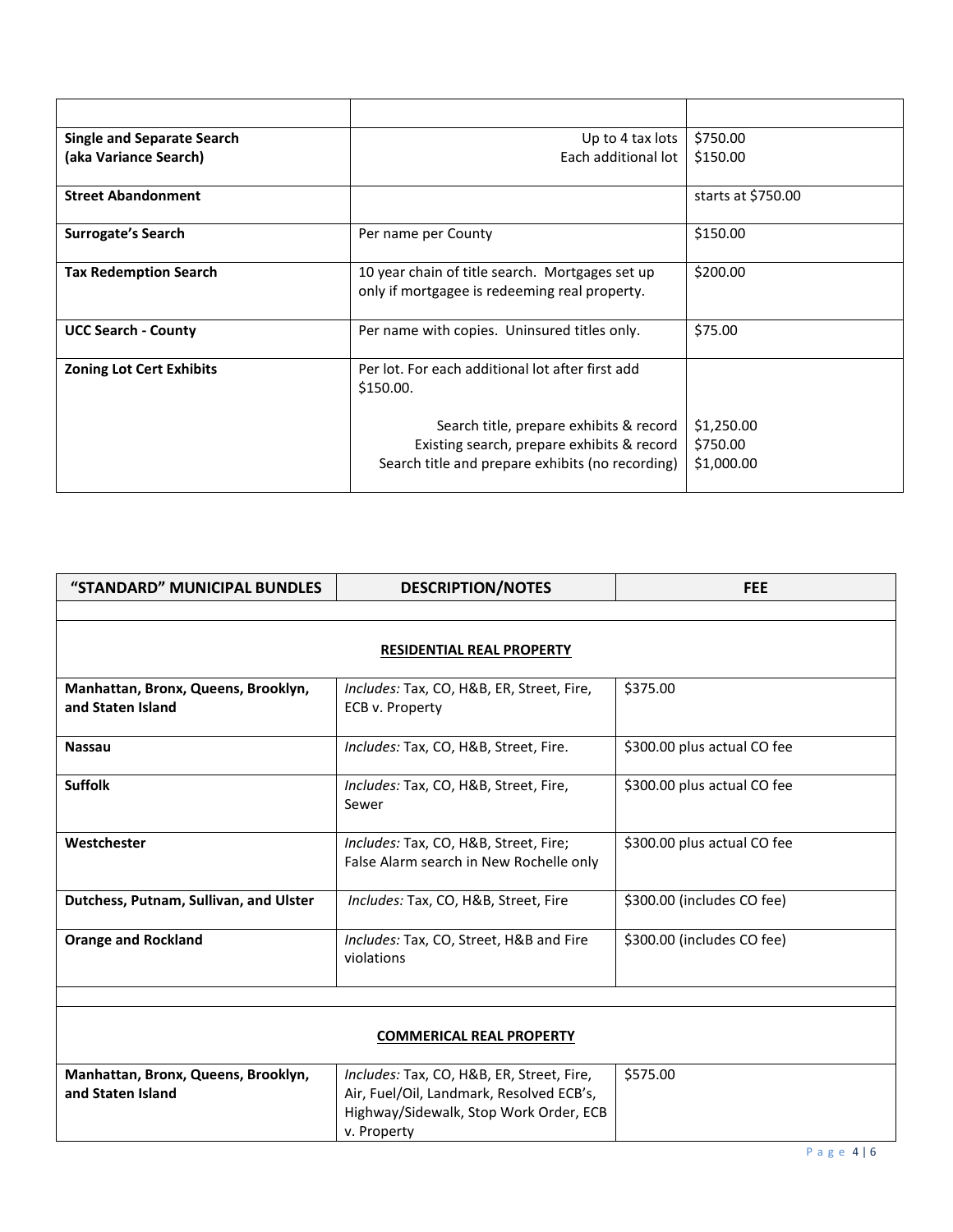|                                        | *Health search included upon request                                                 |                                    |
|----------------------------------------|--------------------------------------------------------------------------------------|------------------------------------|
| <b>Nassau</b>                          | Includes: Tax, CO, H&B, Street, Fire, ER                                             | \$550.00                           |
| <b>Suffolk</b>                         | Includes: Tax, CO, H&B, Street, Fire,<br>Sewer, ER                                   | \$550.00                           |
| Westchester                            | Includes: Tax, CO, H&B, Street, Fire, ER;<br>False Alarm search in New Rochelle only | \$550.00                           |
| Dutchess, Putnam, Sullivan, and Ulster | Includes: Tax, CO, H&B, Street, Fire, ER                                             | \$125.00 plus actual CO fee        |
| <b>Orange and Rockland</b>             | Includes: Tax, CO, Street, H&B and Fire<br>violations                                | \$75 plus actual from municipality |

| <b>STATE SEARCHES</b>                                                     | <b>DESCRIPTION/NOTES</b> | <b>FEE</b>                                                                                  |
|---------------------------------------------------------------------------|--------------------------|---------------------------------------------------------------------------------------------|
|                                                                           |                          |                                                                                             |
| <b>Certificate of Good Standing (aka</b><br><b>Certificate of Status)</b> | Per name.<br>NY only     | \$150.00 per name<br>Add \$25.00 for certified copy                                         |
|                                                                           |                          | *Expedited service available if ordered<br>by 2 pm. Contact Company for<br>additional cost. |
|                                                                           | Outside NY               | \$175.00 per name                                                                           |
| <b>Certificate of Incorporation</b>                                       | Per name.<br>NY only     | \$150.00 per name<br>Add \$10.00 for certified copy                                         |
|                                                                           |                          | *Expedited service available if ordered<br>by 2 pm. Contact Company for<br>additional cost. |
|                                                                           | Outside NY               | \$175.00 per name                                                                           |
| <b>Certificate of Merger</b>                                              | Per name.<br>NY only     | \$150.00 per name<br>Add \$10.00 for certified copy                                         |
|                                                                           |                          | *Expedited service available if ordered<br>by 2 pm. Contact Company for<br>additional cost. |
|                                                                           | Outside NY               | Contact Company for cost                                                                    |
| <b>Corporate Franchise Tax Search</b>                                     | Per name.                | \$50.00                                                                                     |